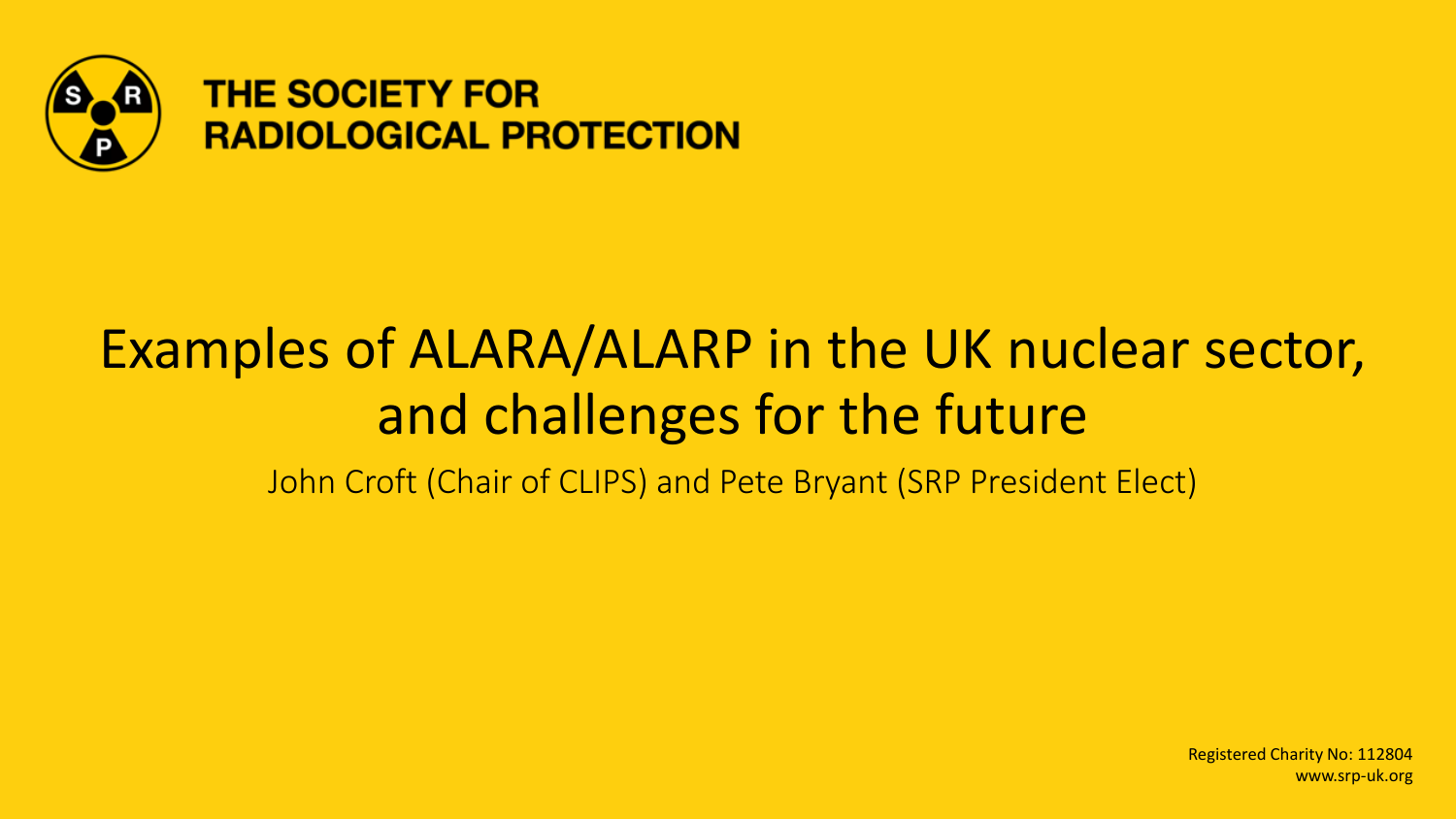## **SRP Practical ALARP Meeting (29th June 2017, Birmingham)**

- Focus on ALARP (Nuclear Safety & Operational Radiation Protection)
- Talks included:
	- Reactor Fuel Pond Decommissioning, Mark Liston, Magnox Ltd
	- Nuvia RPA experiences, Ian Pearman, Nuvia Ltd
	- ALARP and the LLWR Environmental Safety Case, Shelly Mobbs, Eden Nuclear
	- ALARP at Sellafield, Kevan Lee, Sellafield
	- A Regulator's View, Liz Thomas, ONR
- This talk summarises the outputs of this meeting along with some additional Nuclear New Build Examples.

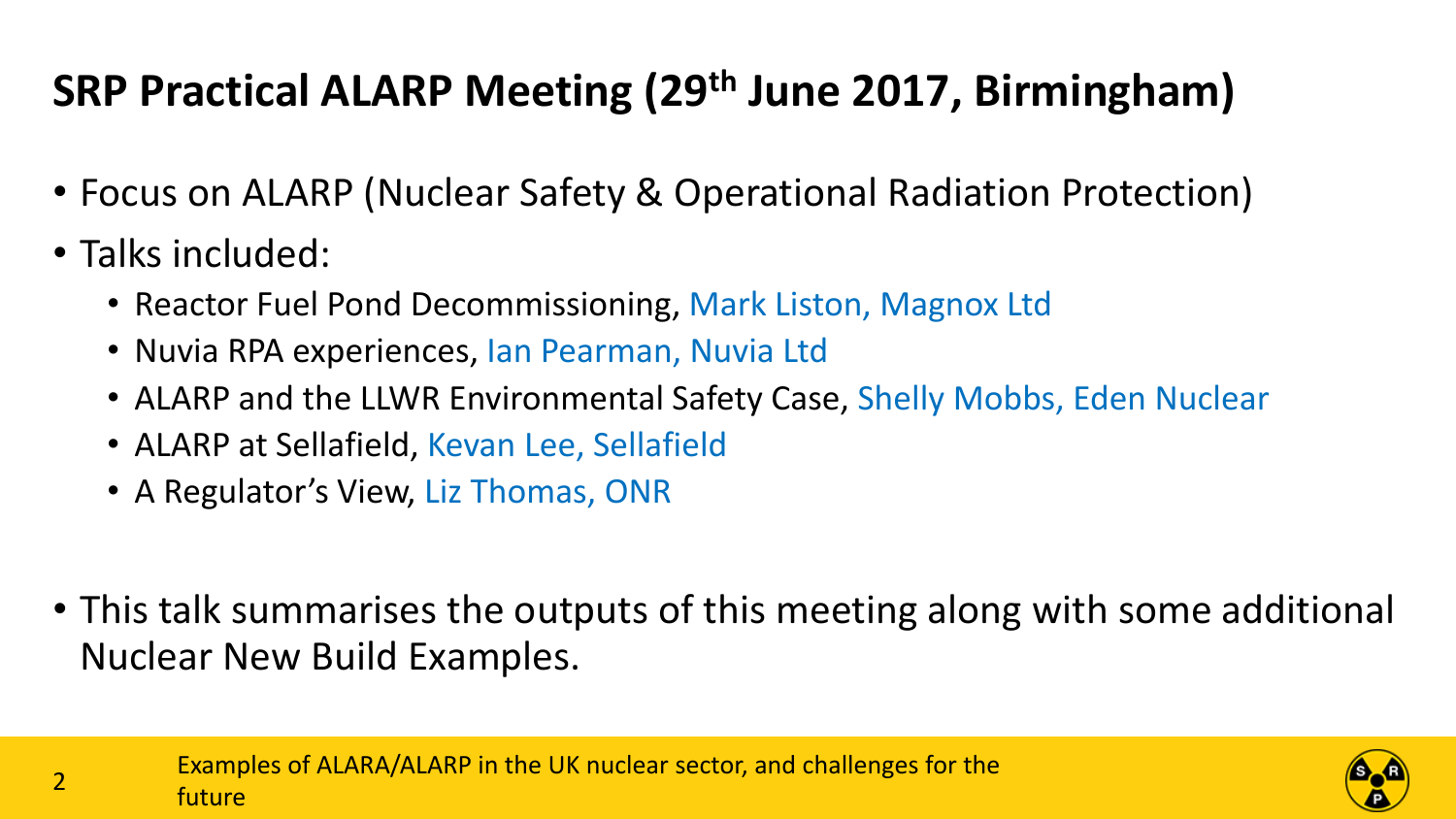

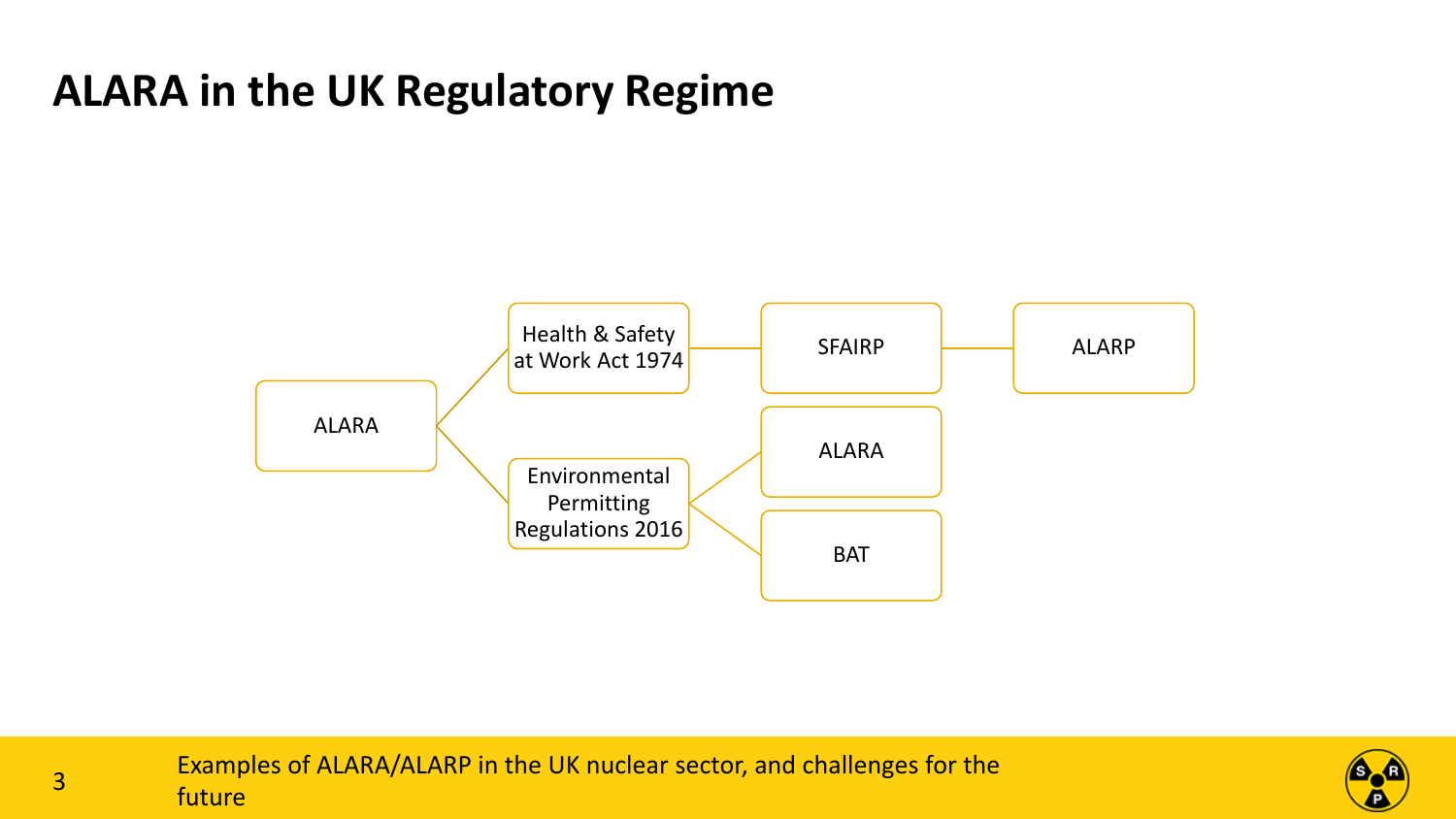

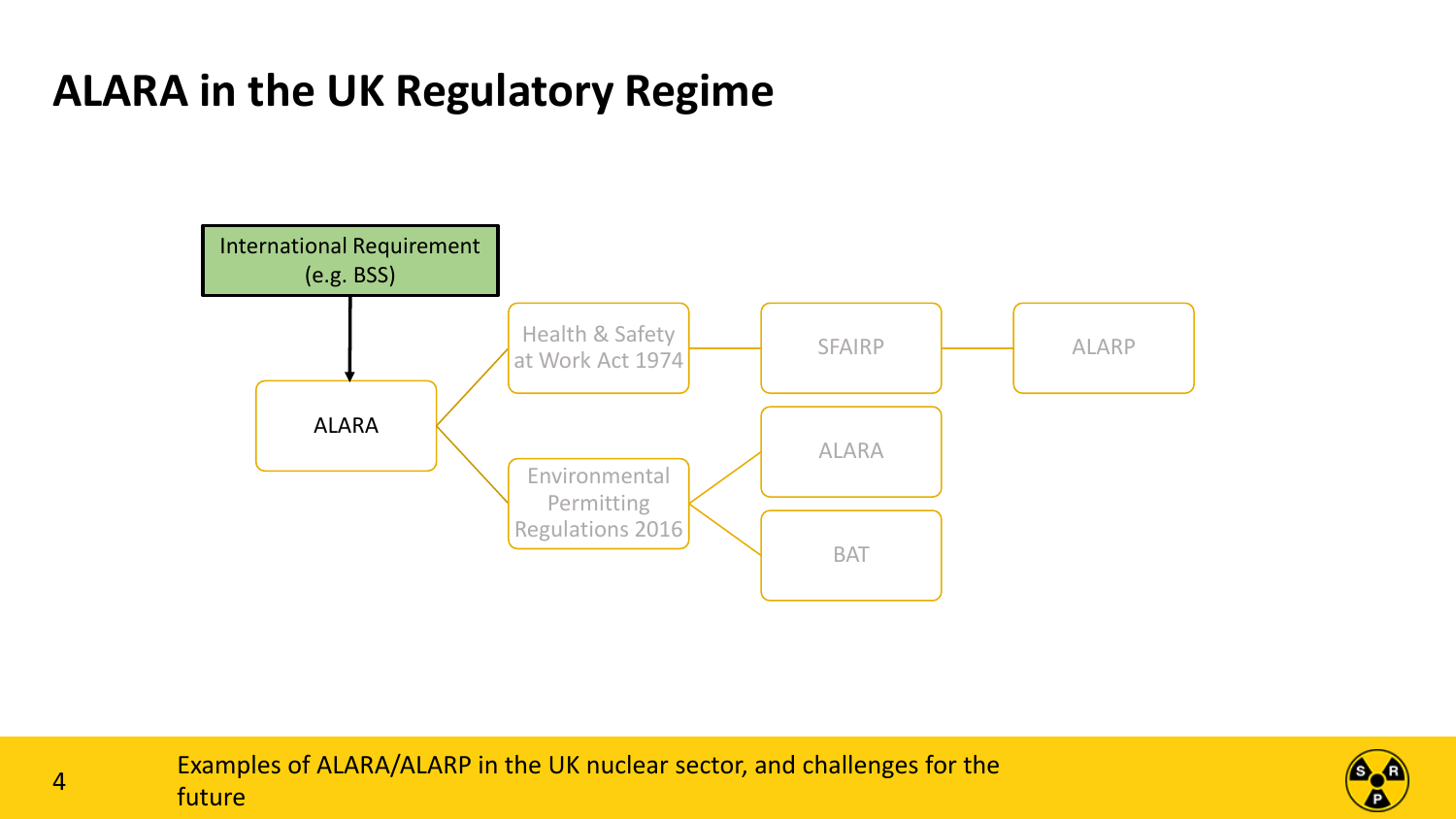

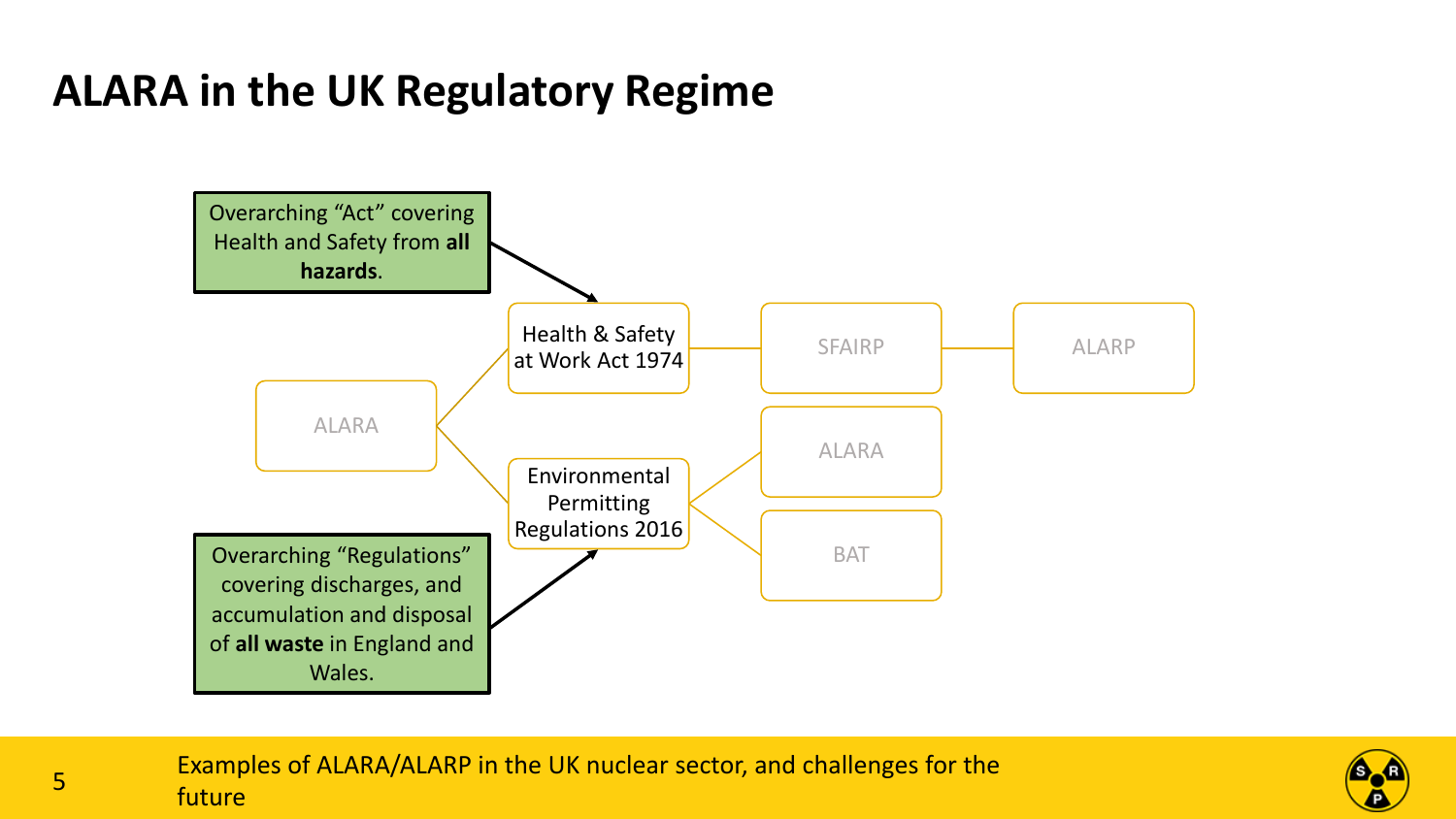

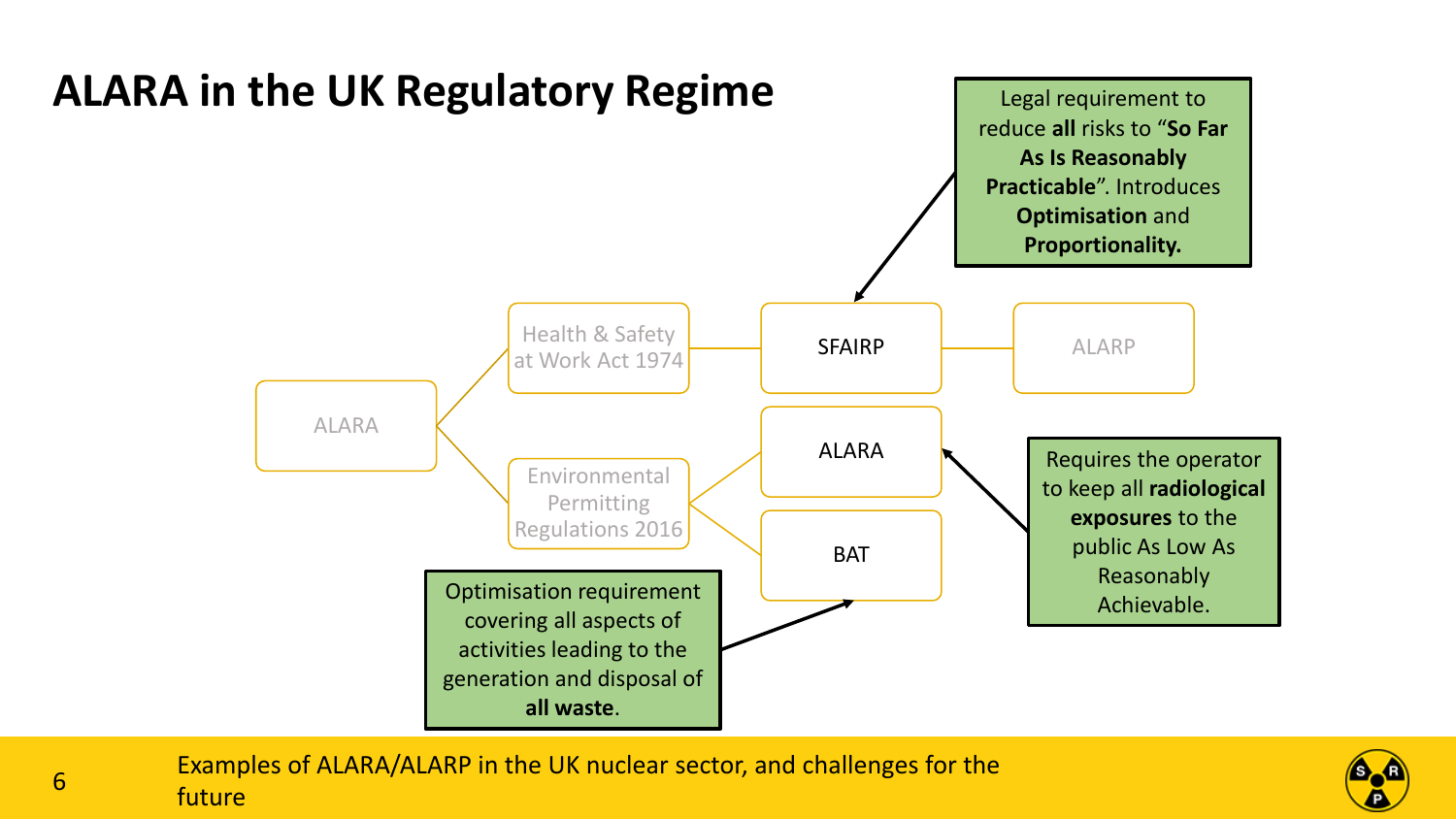

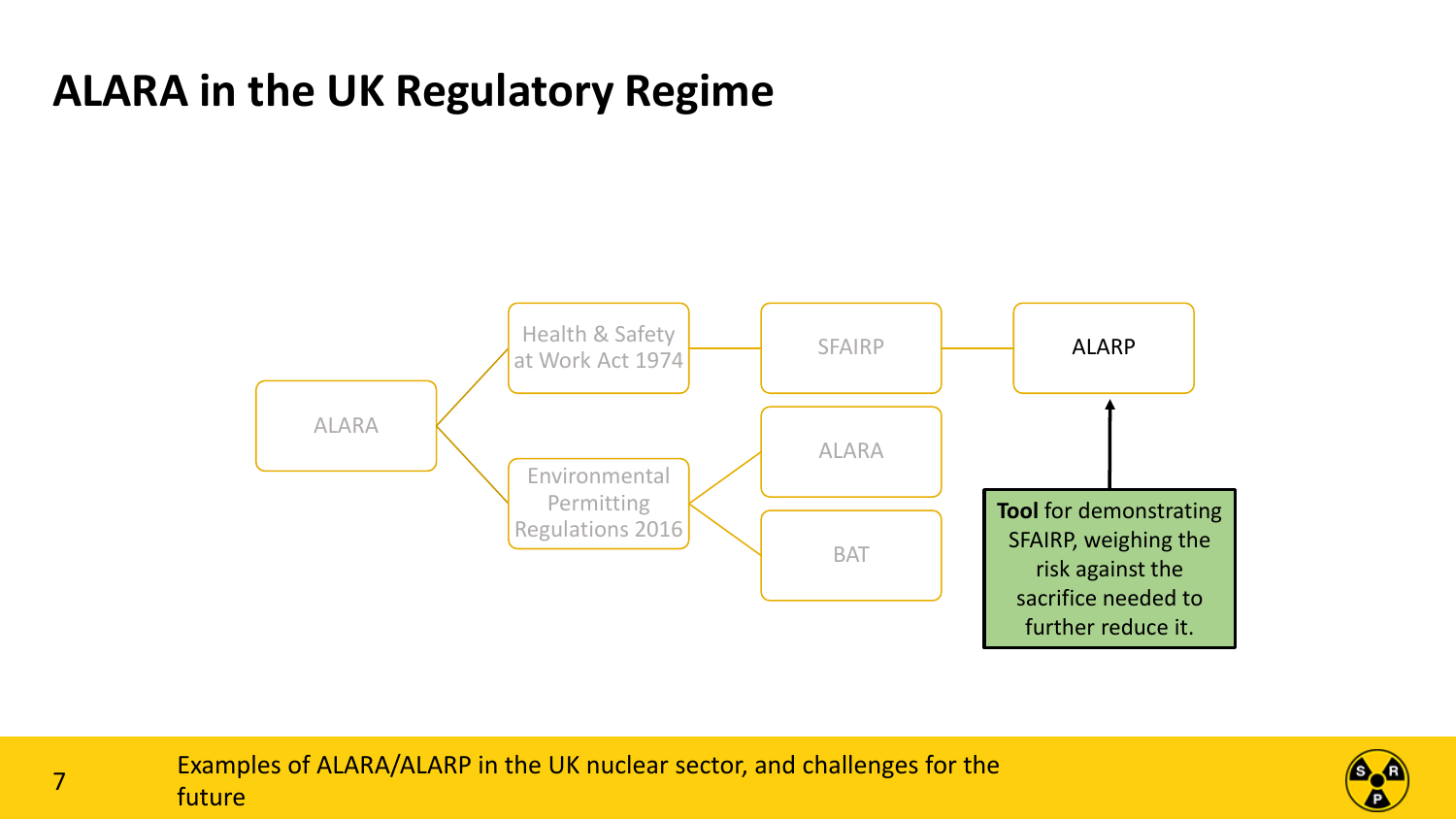#### **ALARP – It's a Balance**



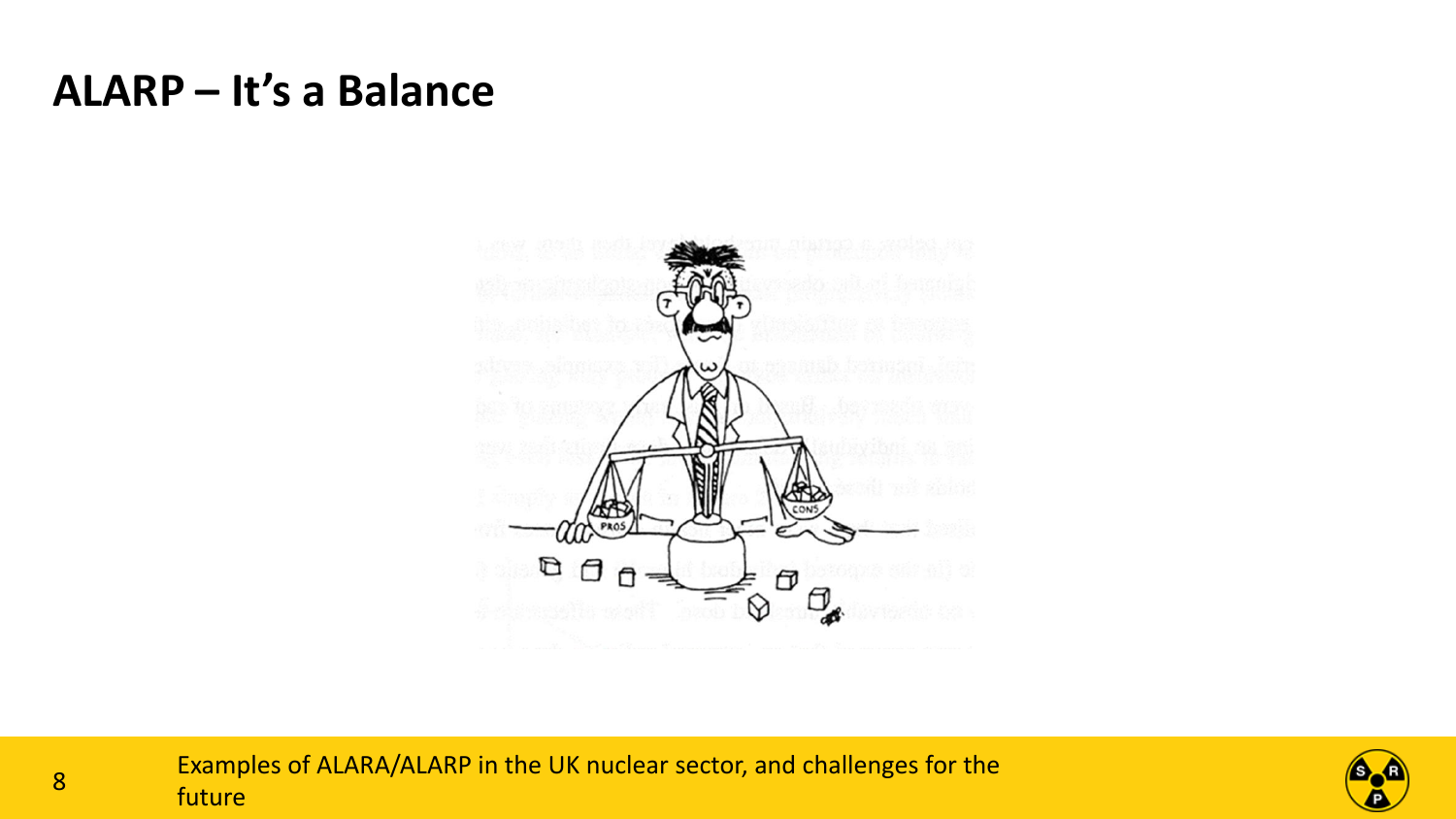## **Defining "reasonably practicable" in SFAIRP**

- Based on legal precedent
- Edwards vs. National Coal Board, 1949

"A computation must be made in which the quantum of risk is placed on one scale and the sacrifice, whether in money, time or trouble, involved in the measures necessary to avert the risk is placed in the other ……

…….and that, if shown that there is a

gross disproportion between them, the risk being insignificant in relation to the sacrifice, the person upon whom the duty is laid discharges the burden of proving that compliance was not reasonably practicable"

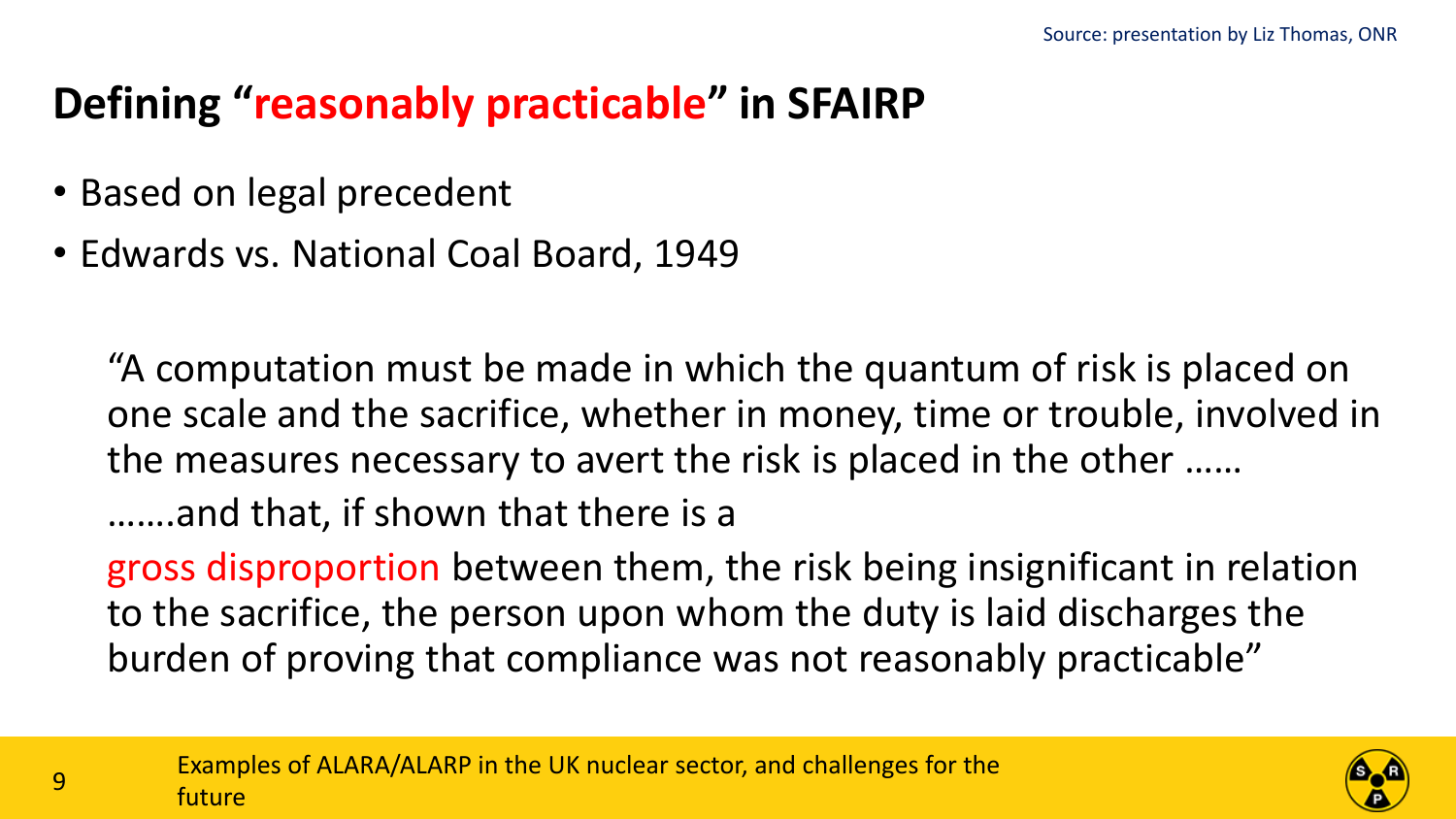#### **Regulatory Expectations (ONR)**

- Making judgements on what is reasonably practicable
- Explicit balancing does not have to be done each and every time.
- We have concept of Relevant Good Practice, RGP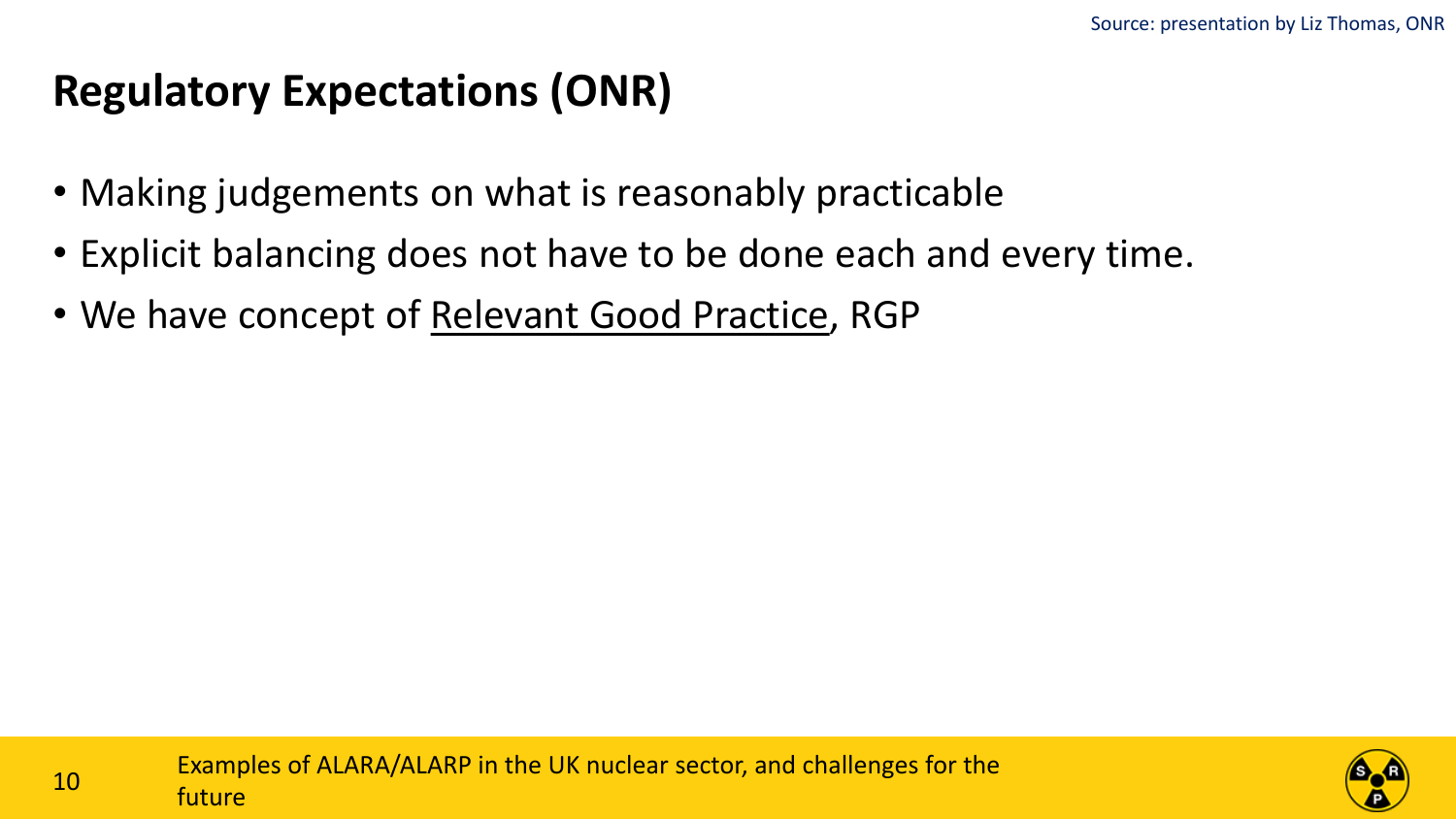## **ONR Guidance on the Demonstration of ALARP - NS-TAST-GD-005 - General Principles (selection)**

- Affordability should not be a factor
- Options should be considered, potentially safest first
- Partial & multiple options should not be ignored
- Presentation and discussion of discarded options is imperative for transparency
- Balance of risk (public vs. worker, conventional vs. radiological, immediate vs. longer-term …)
- Balance of safety and environmental concerns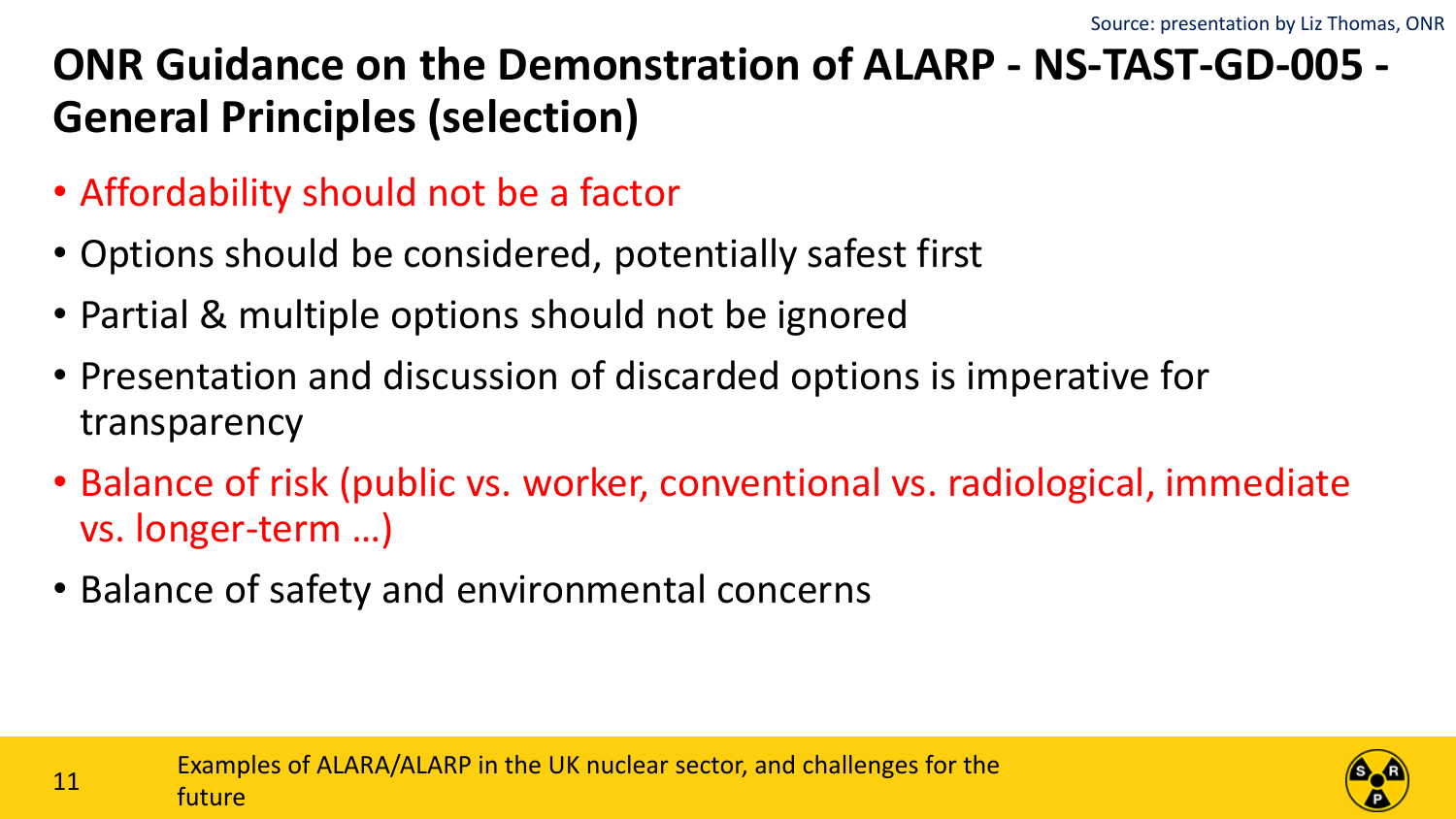## **ONR Guidance on the Demonstration of ALARP - NS-TAST-GD-005 - General Principles (selection)**

- Existing and new plant can be different
- The higher the risk / hazard the more rigorous the case
- CBA only acceptable as part of a safety submission

<http://www.hse.gov.uk/risk/theory/alarpcheck.htm>

- Gross Disproportion is the test
- ONR position on Gross Disproportion based on former HSE DG, J Locke: up to 3 for workers, between 2 and 10 for public

#### Starting point is Relevant Good Practice



Examples of ALARA/ALARP in the UK nuclear sector, and challenges for the 12 Examp

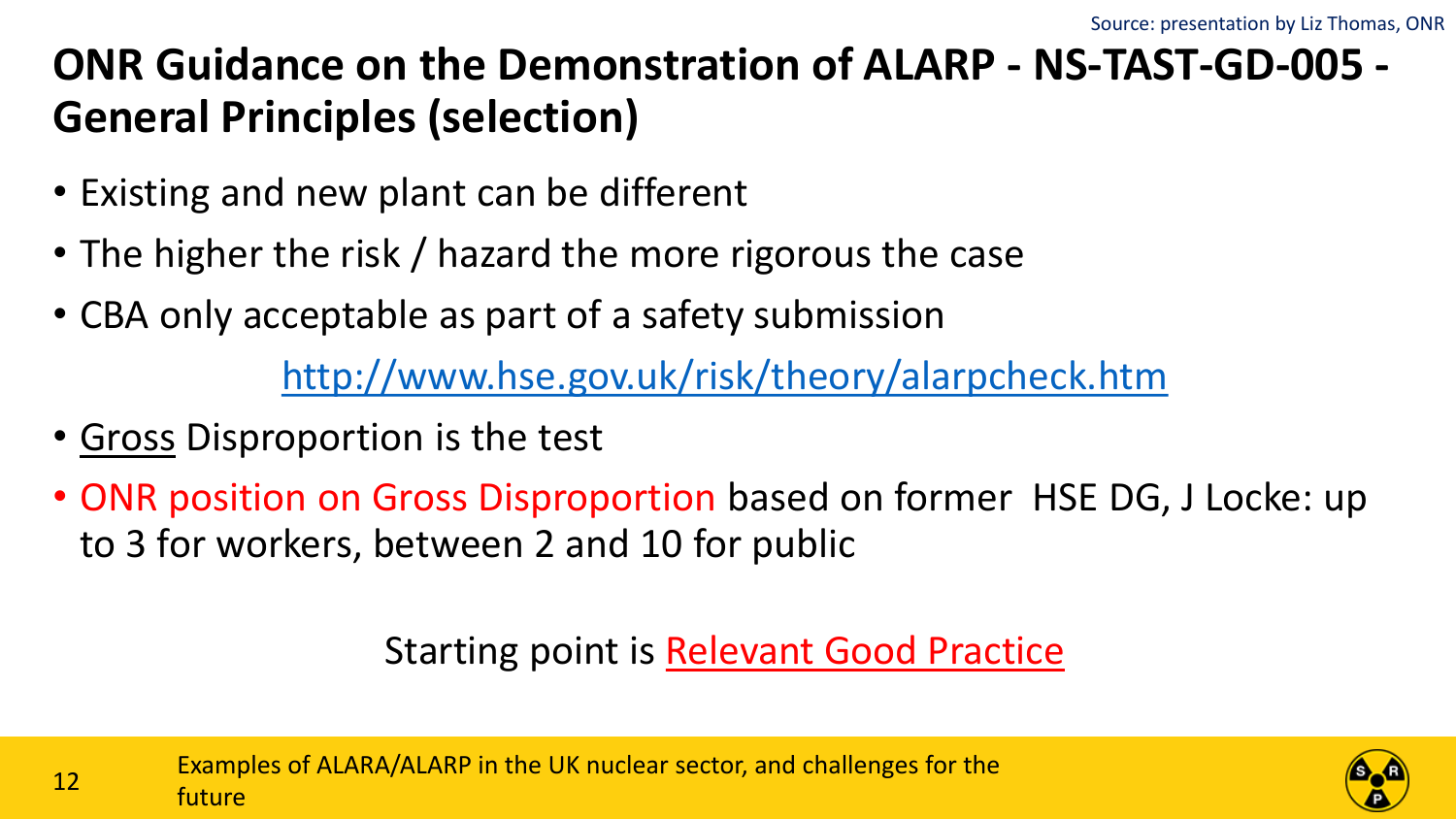## **ALARP - Examples of Good Practice Planning, Work Scheduling & Worker Briefings**

Examples include:

- Daily delivery meetings
- Interactive setting to work briefs
- Avoidance of undue dose sharing
- Use of EPD task codes and real time dosimetry



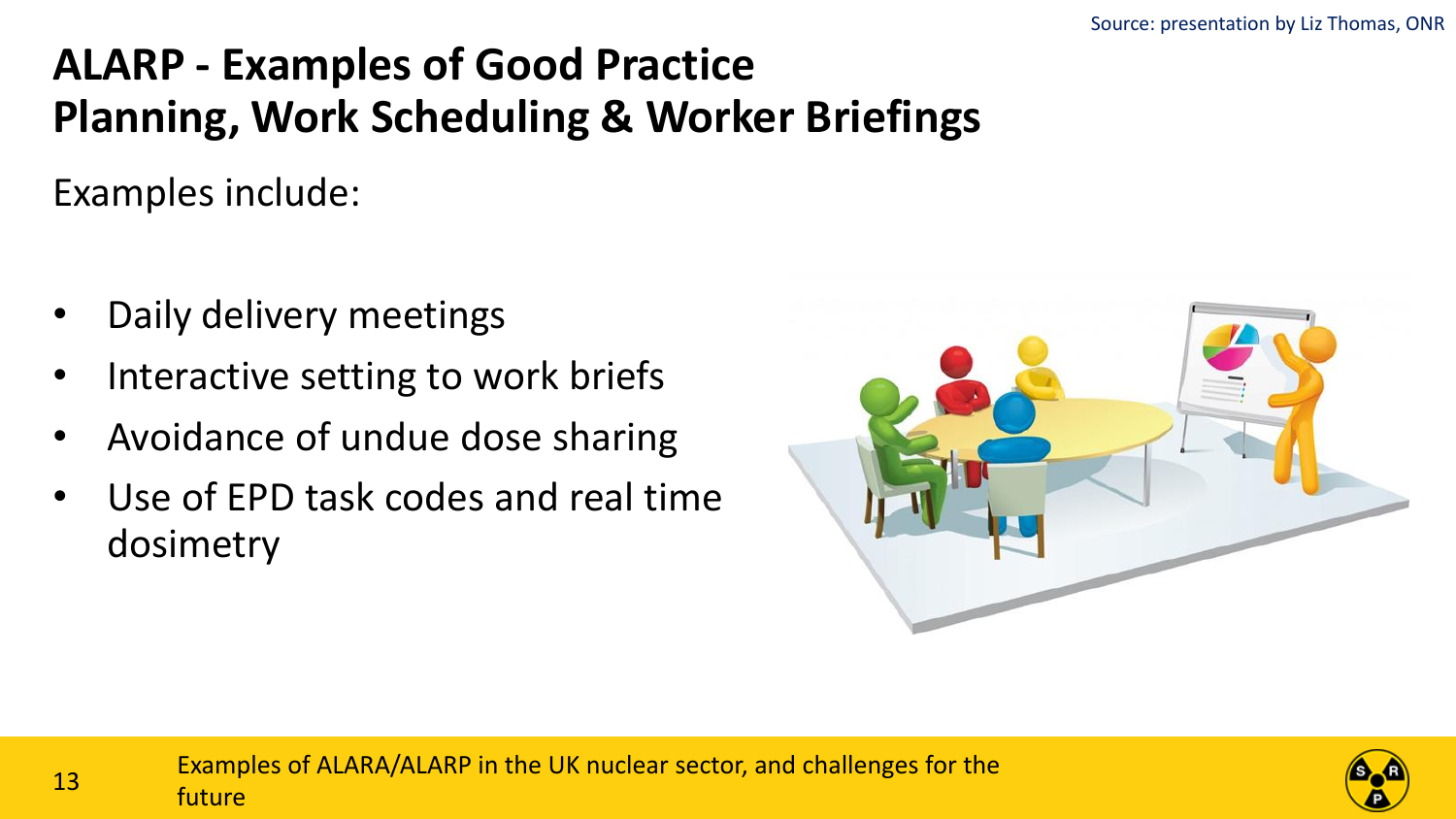## **ALARP - Good Practice Training & Inactive Trial Mock-ups**

Examples include:

- Core loading trials
- Waste retrievals
- Manual operational tasks required in high dose rate areas



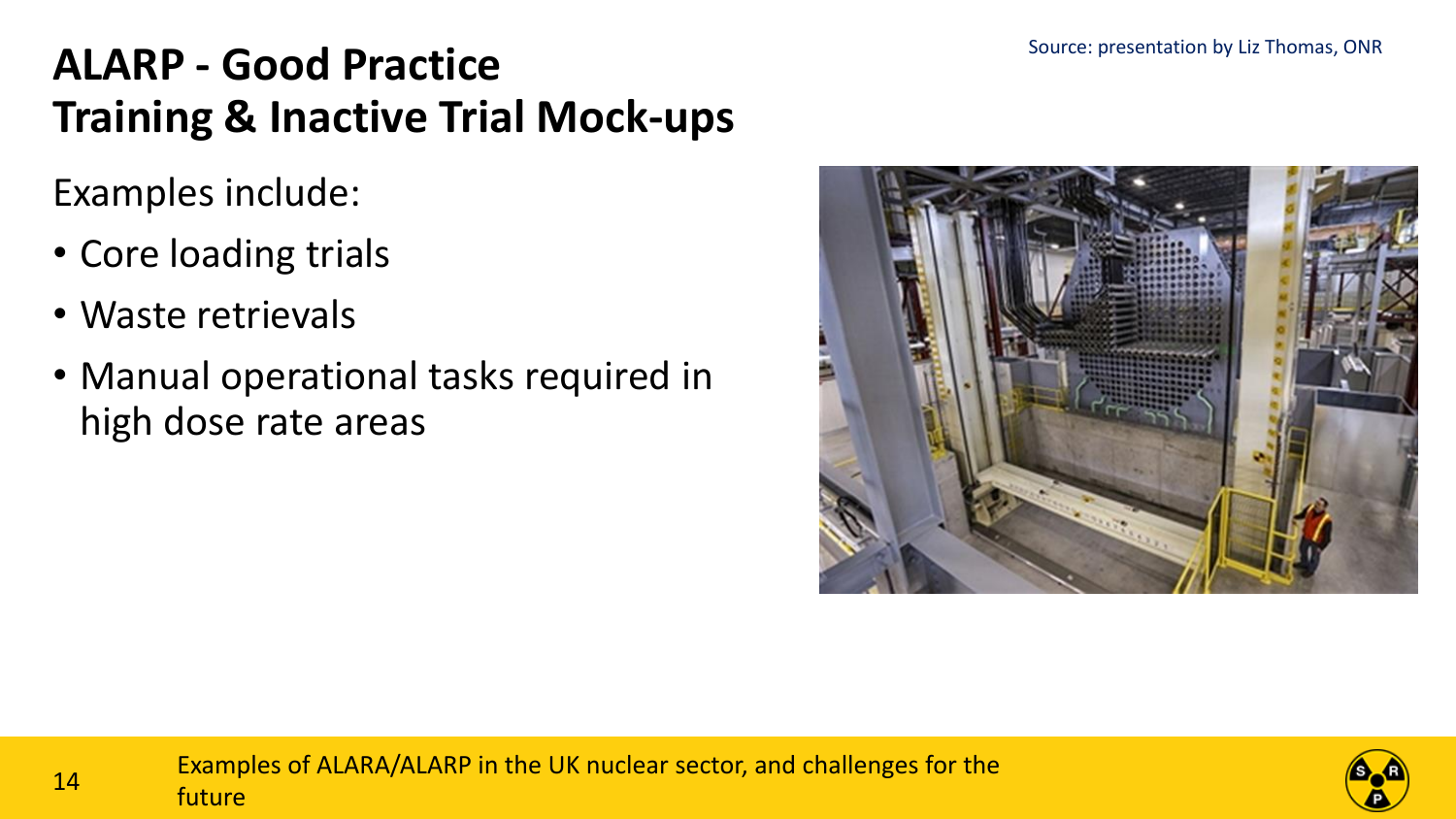## **ALARP – Examples of Good Practice Post Work De-brief & Learning from Experience**

- Post outage ALARP reviews
- Web based portal allowing staff to search for events, learning briefs and external OPEX (Operating Experience)
- Participation in industry groups
- Site wide poster briefs following significant events



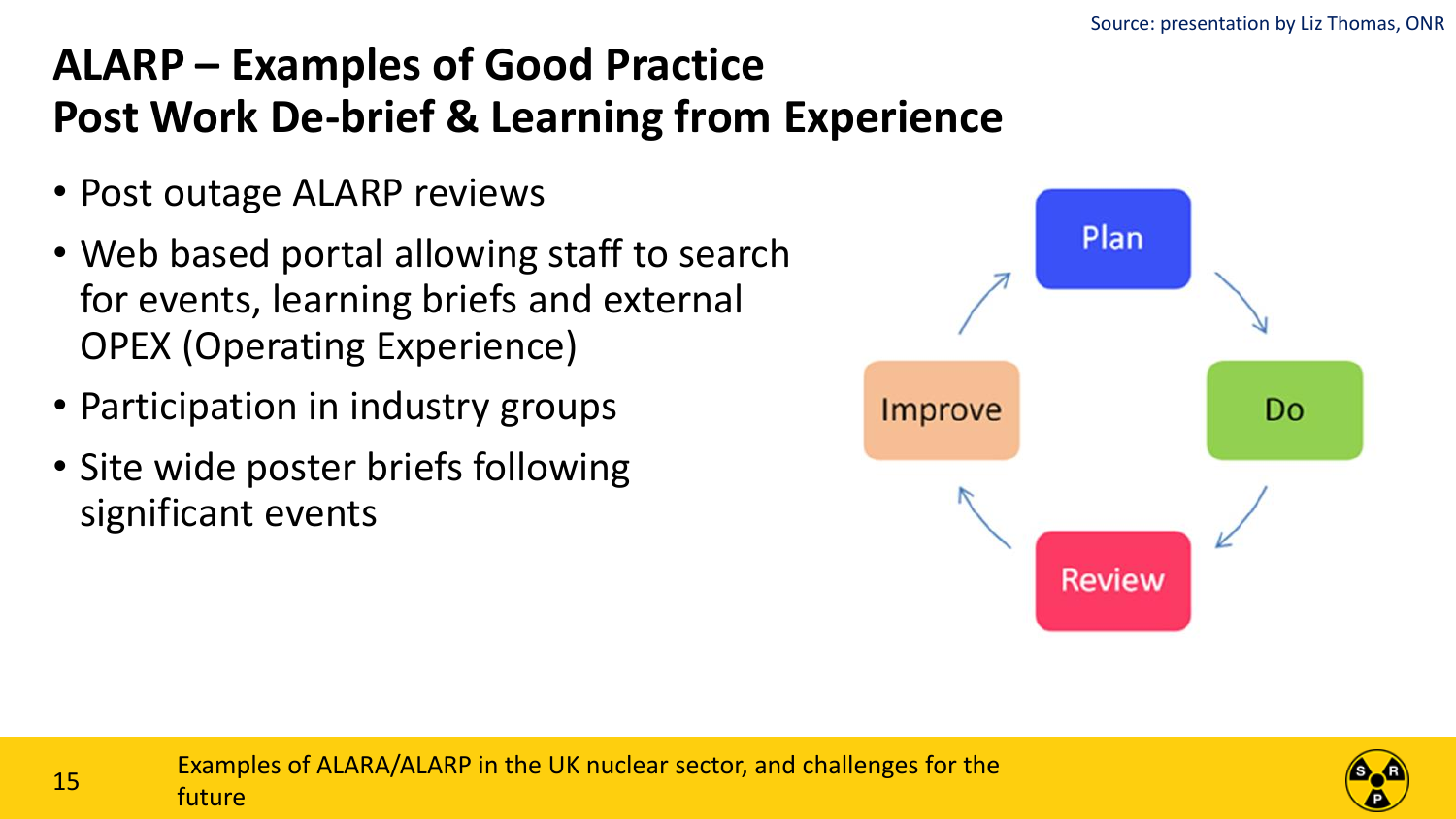#### **ALARP – Examples of Good Practice (4)**

- Pro-active ALARP committees
- Worker involvement
- Benchmarking of activities with internal and external

#### **The Application of ALARP to Radiological Risk A Nuclear Industry Good Practice Guide**

Published by The Industry Radiological Protection Co-ordination Group (IRPCG) on behalf of The Nuclear Industry Safety Directors Forum (SDF) in 2012

https://srp-uk.org/\_getDocument/262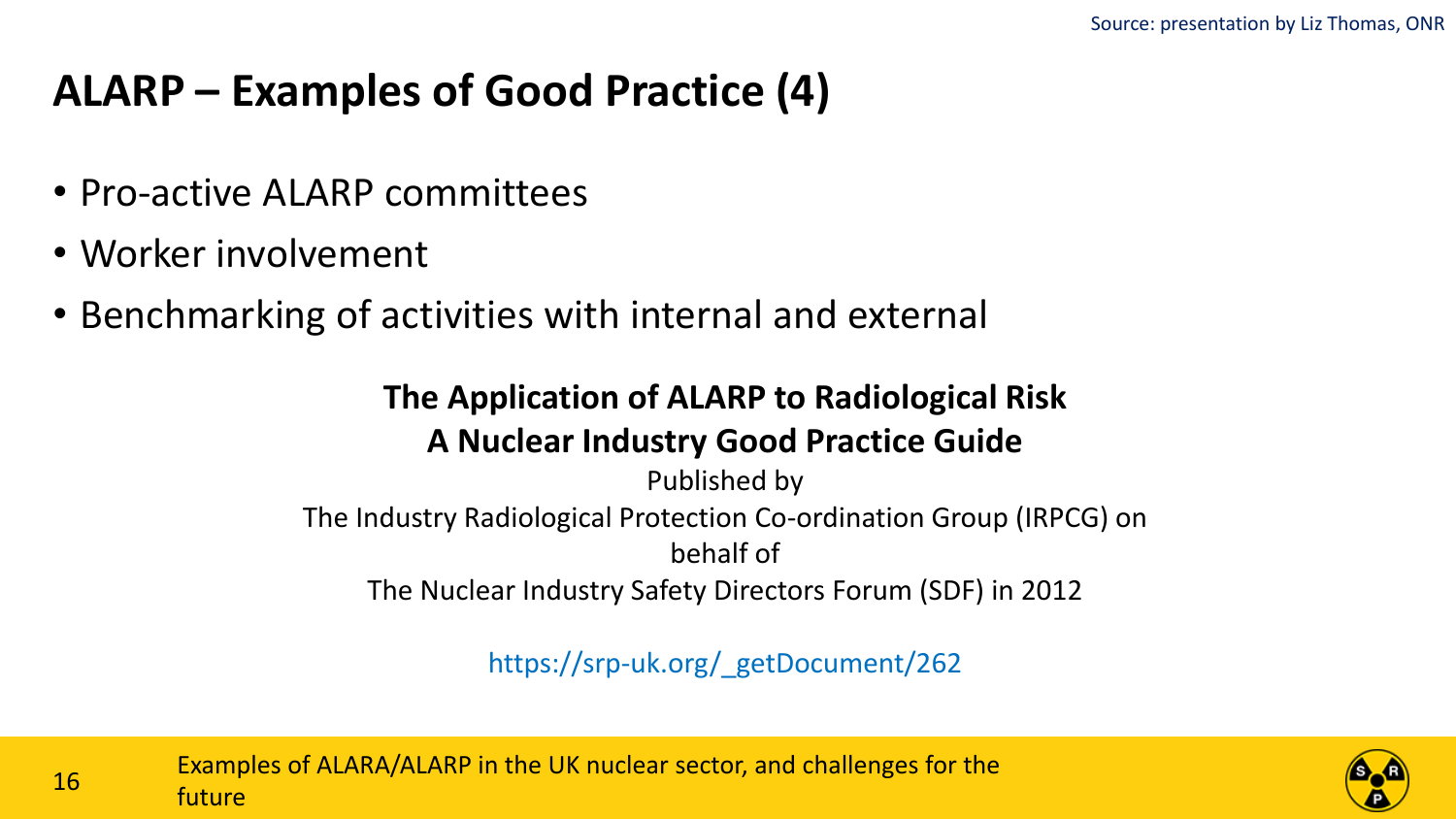#### **Reactor Fuel Pond Decommissioning, Oldbury**



- Waste removal
- Sludge removal
- Drain and stabilise
- Decontaminate Pond walls
- Ancillary De-plant
- Care & maintenance configuration



- Many Sub-stages and Work packages
- Regulatory Engagement throughout

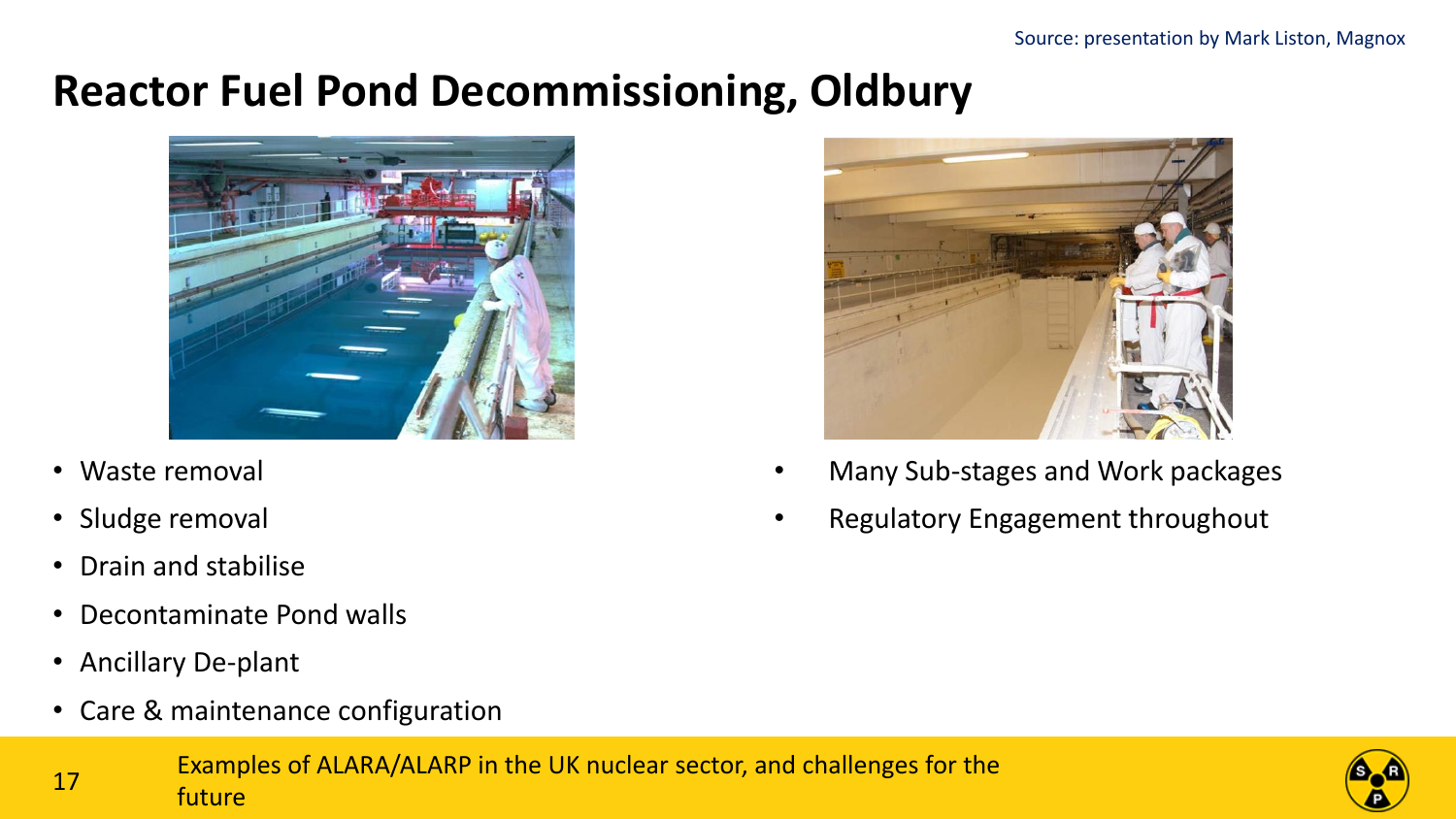## **Enablers**

- Learning from other sites
- Integrated project team
- SQEP workforce
- Project management support
- Simple solutions
- Innovation







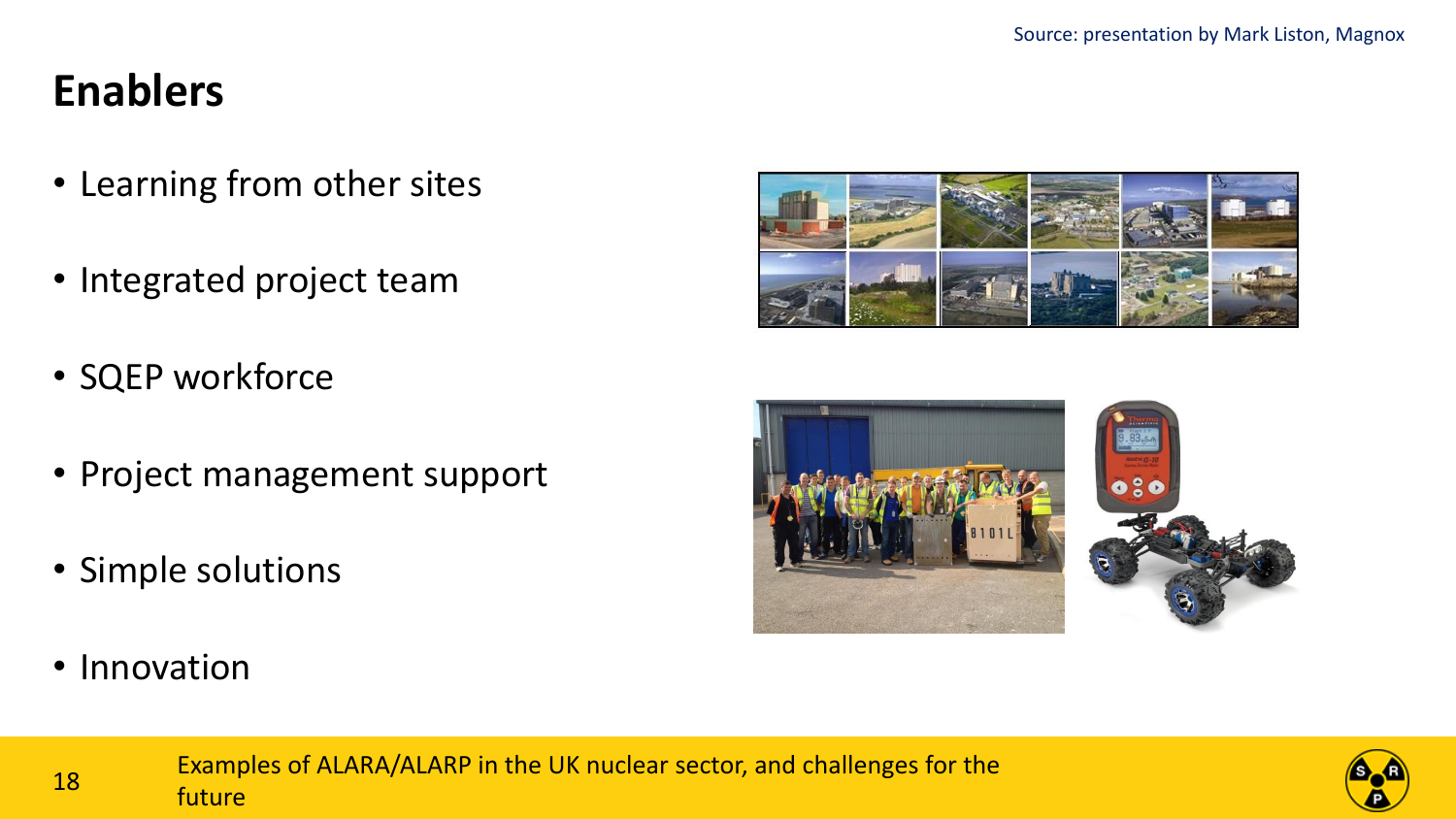#### **Decommissioning of High Level Activity tanks, Harwell**



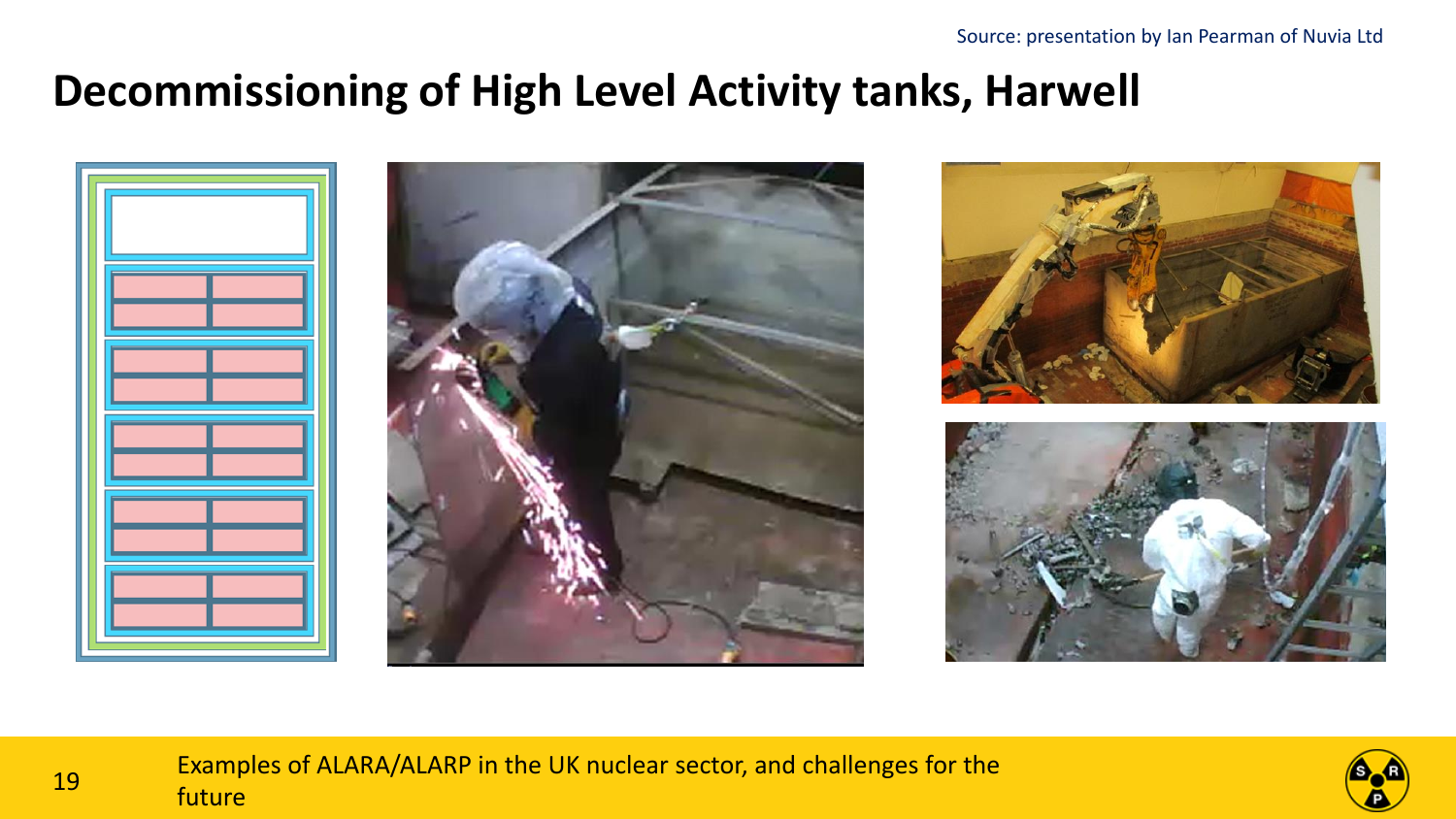## **Regulatory Context and Safety Culture**

Important elements for ALARA / ALARP

- Regulatory framework
- Presence and Tone of the regulators
- (Radiation) Safety Culture of the operator
	- All hazards
	- Relevant Good Practice



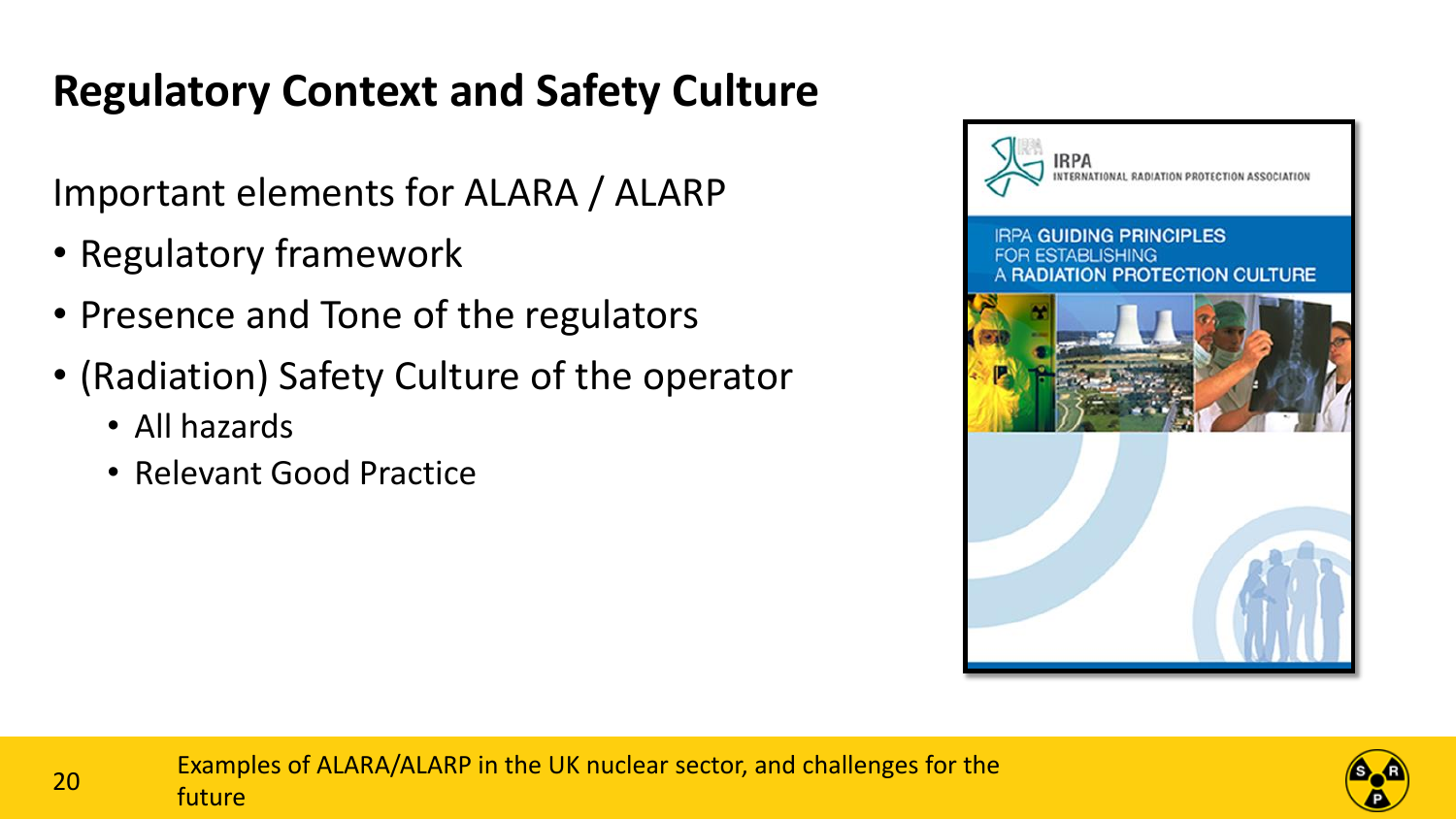## **New Build - Regulatory Expectations**

- Worker Doses below the Basic Safety Objective (1 mSv Normal Operations and 0.1 mSv under Fault Conditions).
- Public Doses below the Basic Safety Objective (0.02 mSv Normal Operations and 0.01 mSv under Fault Conditions)
- Remove dependency on Time at Risk Arguments.
- Passive Safety favoured over Active Safety.
- Removal of Human from System.
- Application of the Hierarchy of Controls (Not Built Yet!)

## **Optimisation or Minimisation?**

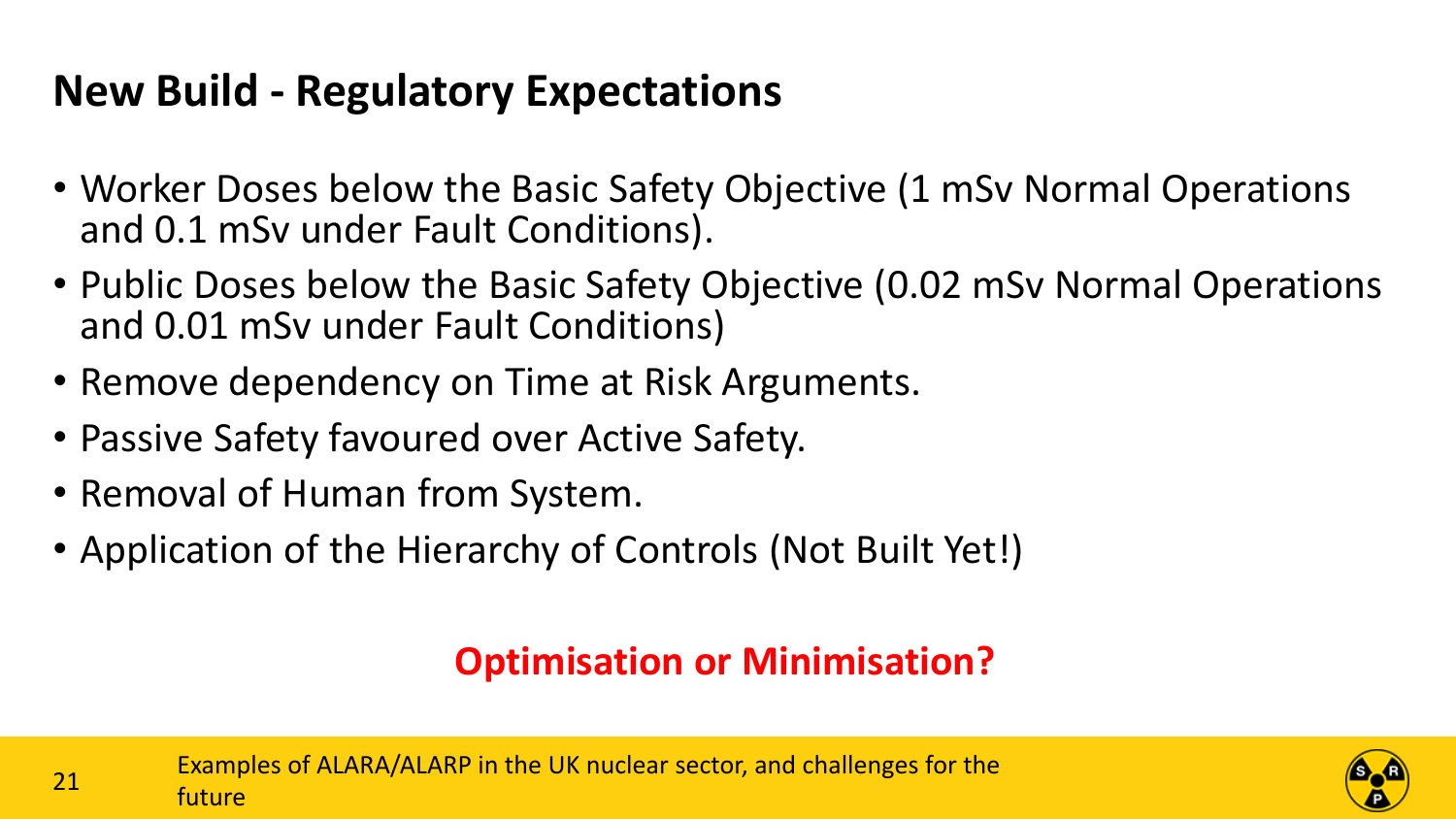## **New Build - Regulatory Expectations**



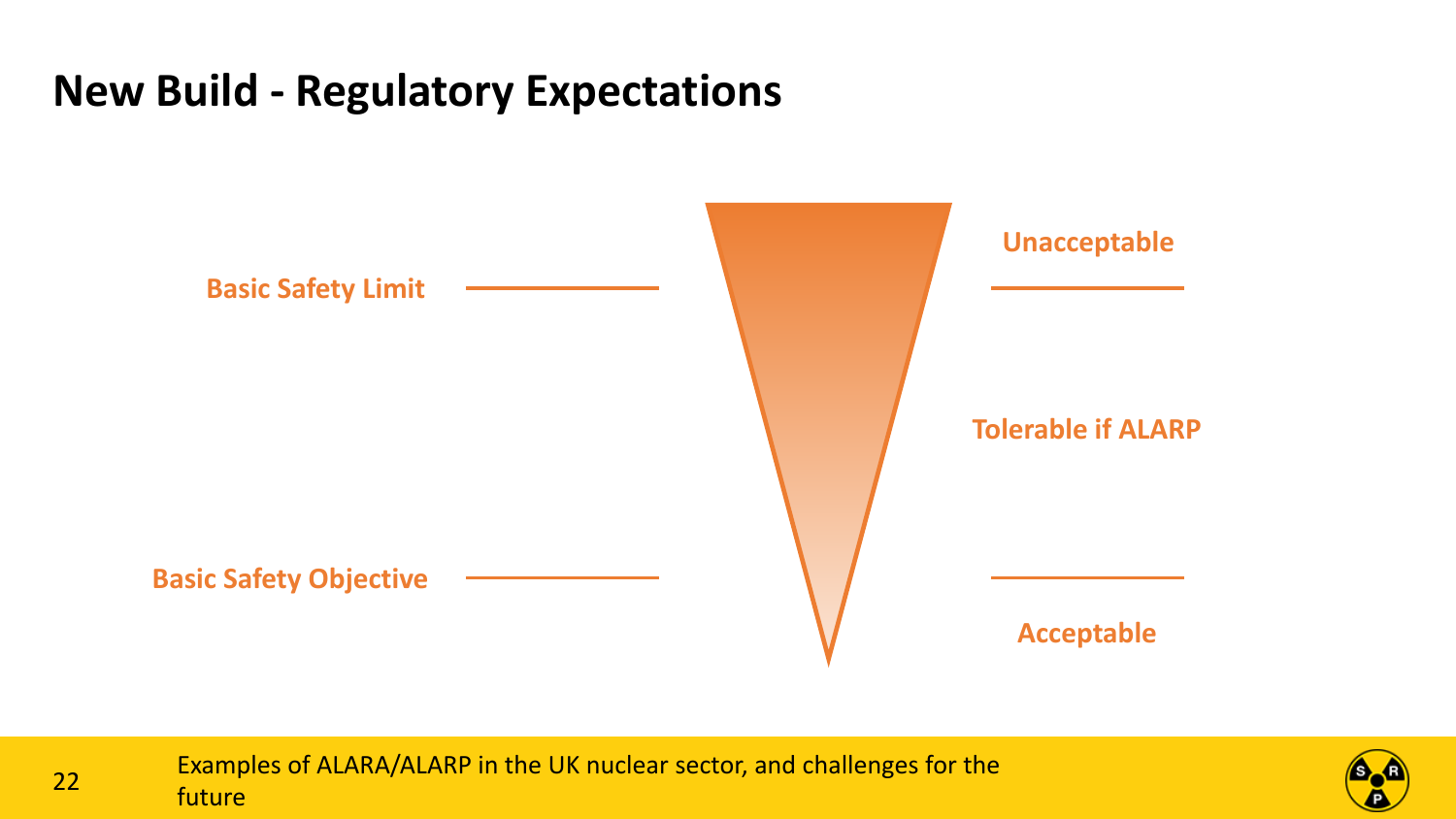## **Design of Radioactive Waste Effluent Treatment System**

- New Build Facility was designed for storage / handling used fuel from a submarine. Fuel modules moved from submarine to facility in a Module Removal Container.
- A small quantity of water from the submarine core accompanied the fuel module to assist cooling during the journey (not a fundamental safety function due to low decay heat). This created the need to handle this contaminated water at the Facility.
- An effluent treatment system was designed to handle the water. Regulatory expectations led to a conservative approach namely minimal operator occupancy / exposure and the conservative source term activity in the water.
- This led to a very complex system with lots of control functions and safety measures to minimise the need for operator interaction / exposure, i.e. to minimise doses.
- Ultimately, the treatment system design was far too complex and the design was scrapped for a simpler one in which operator occupancy was expected and designed for.
- Overall significant expenditure on effort due to being overly conservative in the estimated doses with ALARP being over-zealously applied.



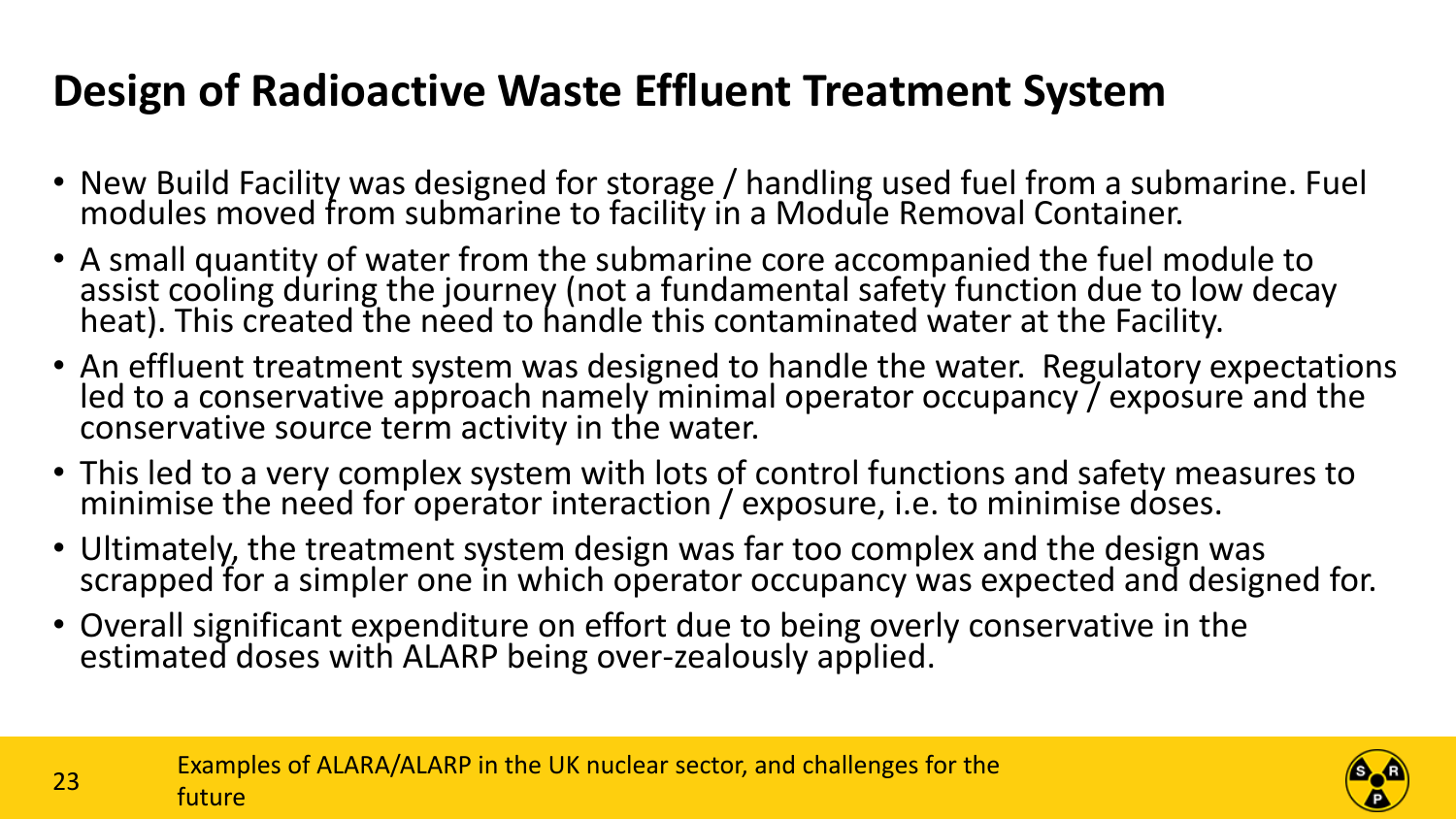## **Fissile Material Processing Facility**

Fissile movement control system

- Initially the focus was ensuring a robust system with no reliance on humans, i.e. minimising errors by removing people.
- Resulted in the system being defined a very low frequency target 1E-5/year resulting in a high SIL rating / unachievable system which was ultimately scrapped.
- What was missed in the above project was the bigger picture the need to move out of older, vulnerable facility to a new robust facility significantly improving safety - An ALARP solution.
- Instead the focus was making sure the facility was perfect for the future bounding all potential outcomes which lead to complexity in the design and cost escalations etc.



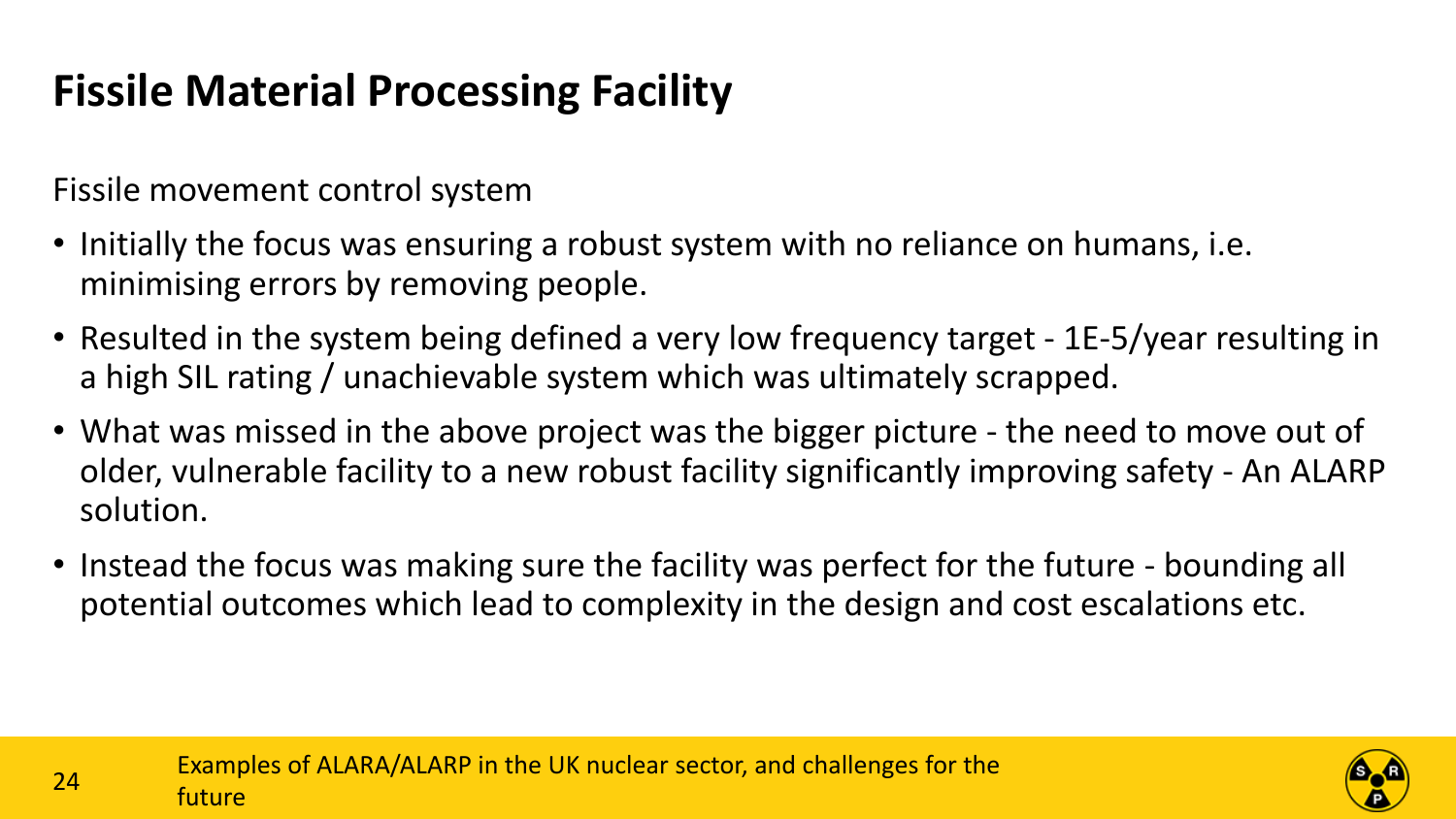## **Spent Fuel Dry Storage**

- Divergence in the design of the Spent Fuel Dry Storage technology for 2 PWR Reactors in the UK.
- The new facility proposed a lower level of shielding at the top and bottom of the container noting the height of the store, and less restrictive site layout.
- The reduction in shielding was increase the dose rates at the bottom of the container by 250%, to 0.12 mSv/h. Predicted total dose increase from 12 microSv to 30 microSv.
- The regulator raised concerns about the future inclusion of non-fuel core components in these casks, and whether the building / shielding design needed to be revised.
- The argument was made that even if the dose rates doubled (to 0.24 mSv/h) this was only an increase of 30 microSv to operator dose which was <1% of the predicted collective dose for the whole Spent Fuel Store operations (at 3.86 man-mSv); as such it was tolerable and, due to the excessive cost of altering the design building, also ALARP.
- The regulator accepted this argument, under the condition that detailed design work would be conducted in future which would include NFCC.

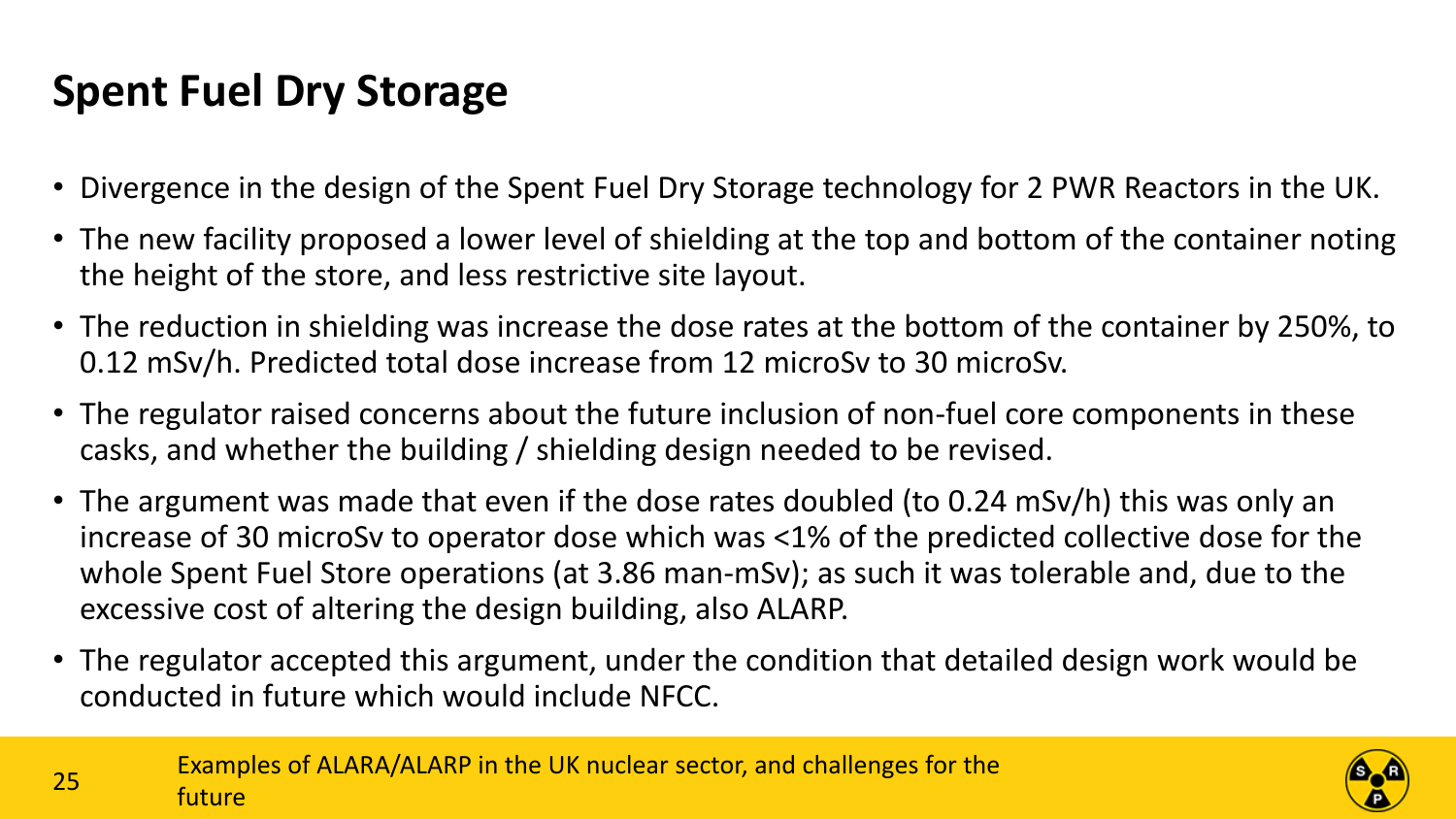## **Public Doses from Dry Spent Fuel Store**

- As part of the design of the Dry Spent Fuel Store for a New Nuclear Build an assessment of the doses to the members of the public was required.
- The representative person was identified as a "Dog Walker" e.g. member of the public walking along the coastal footpath **each day of the year**, spending about **20 minutes**  walking past the site boundary (122 hours per year) with the closest distance to the Spent Fuel Store Building being 40 m.
- The dose assessment estimated a conservative dose which is less than half of the BSO and is broadly acceptable.
- The regulator however has asked for further evidence that this is ALARP in the form of a detailed safety justification.

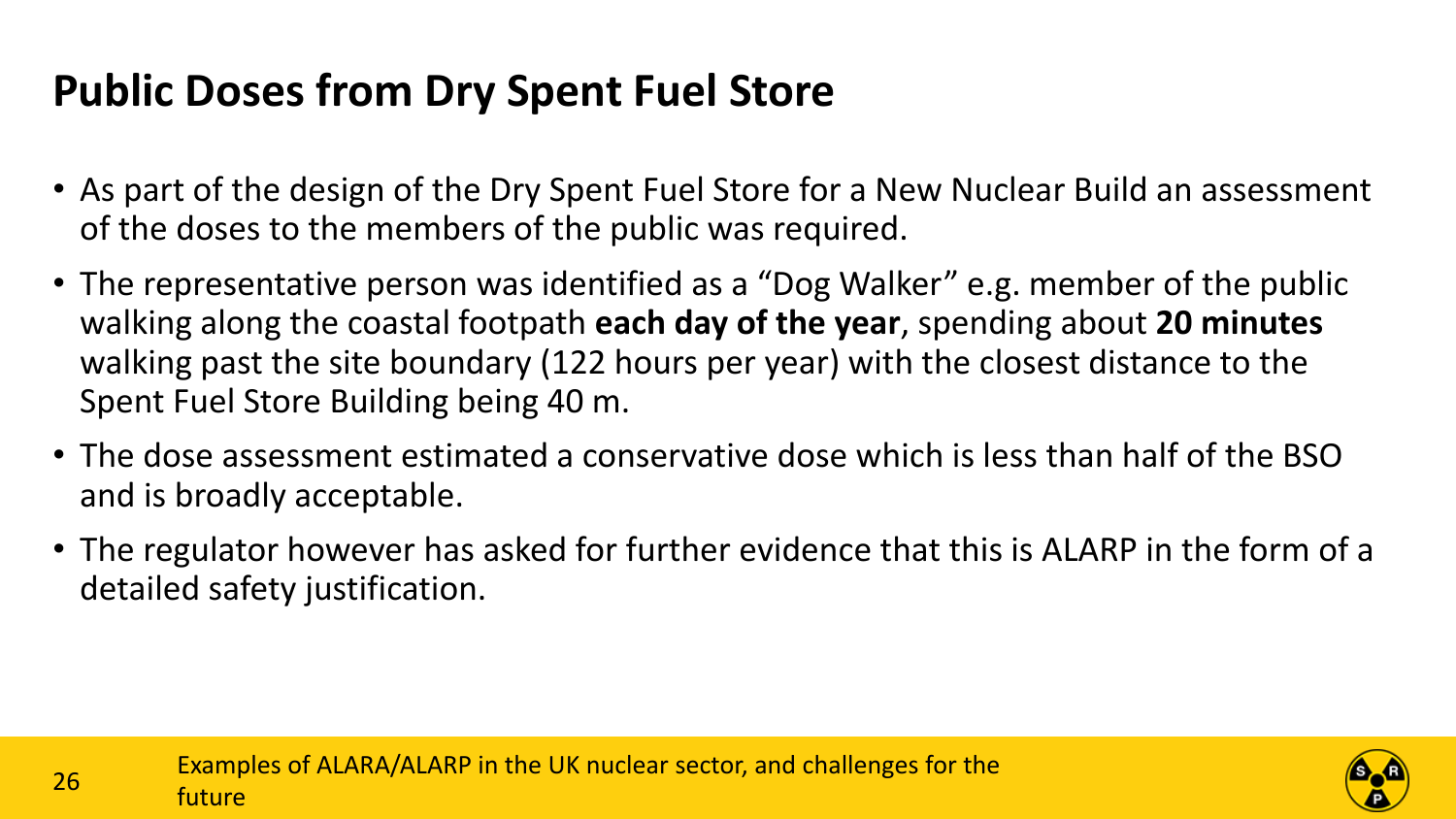## **New Build Discussion Points**

- Is the BSO set to low?
- What emphasis should be placed on lowering doses below the BSO?
- Are we focusing on the detail and missing the bigger ALARP / ALARA picture?
- Has "Optimisation" become "Minimisation"?
- Do we have a Radiation Safety Culture Issue?